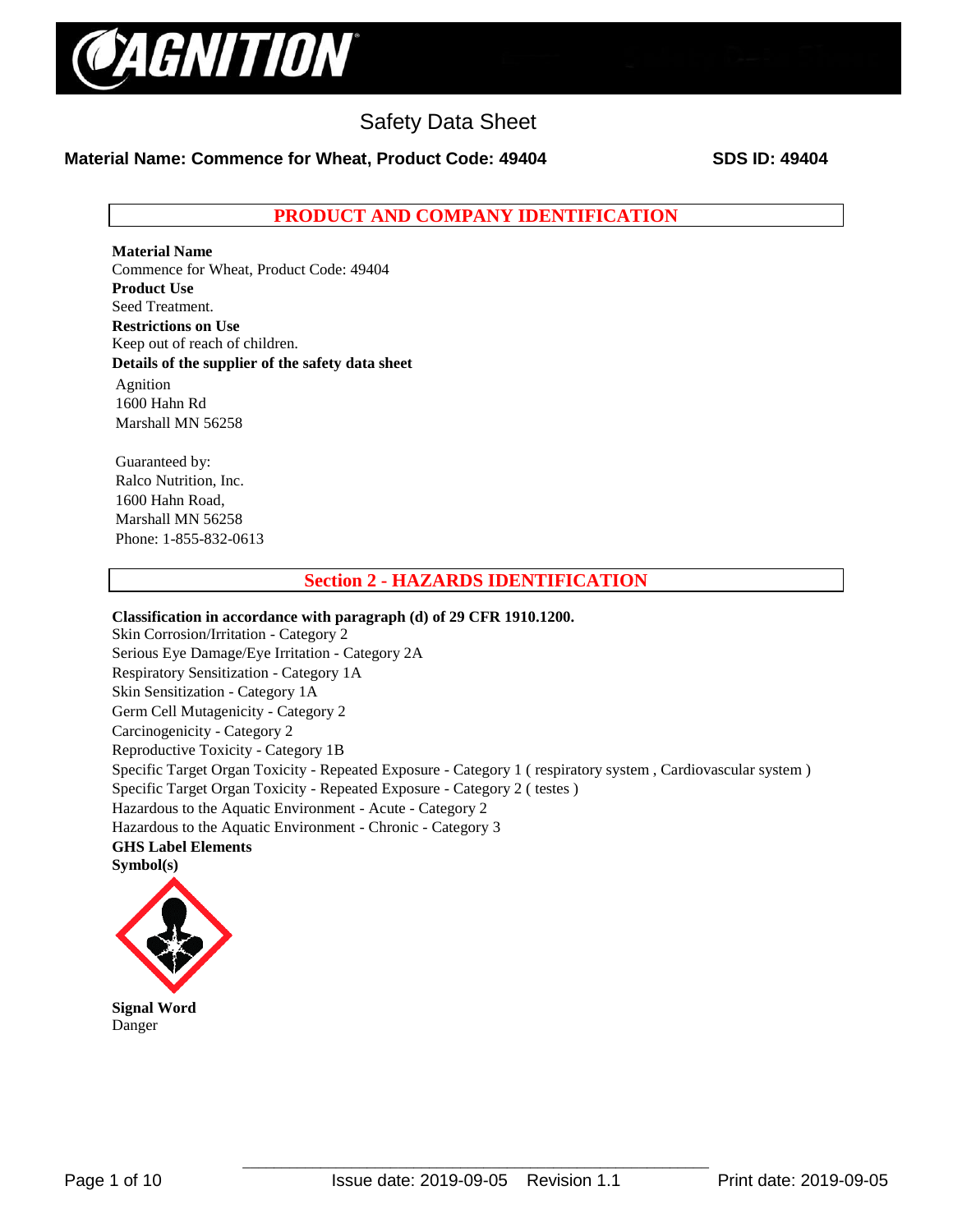

## **Material Name: Commence for Wheat, Product Code: 49404 SDS ID: 49404**

#### **Hazard Statement(s)**  Causes skin irritation.

Causes serious eye irritation. May cause allergy or asthma symptoms or breathing difficulties if inhaled. May cause an allergic skin reaction. Suspected of causing genetic defects. Suspected of causing cancer. May damage fertility or the unborn child. Causes damage to organs through prolonged or repeated exposure. May cause damage to organs through prolonged or repeated exposure.

Toxic to aquatic life.

Harmful to aquatic life with long lasting effects.

**Precautionary Statement(s)** 

### **Prevention**

Obtain special instructions before use.

Do not handle until all safety precautions have been read and understood.

Wear protective gloves/protective clothing/eye protection/face protection.

Do not breathe dust/fume/gas/mist/vapors/spray.

Wear respiratory protection.

Wash thoroughly after handling.

Contaminated work clothing must not be allowed out of the workplace.

Do not eat, drink or smoke when using this product.

Avoid release to the environment.

Wear protective gloves.

#### **Response**

IF exposed or concerned: Get medical advice/attention.

IF INHALED: If breathing is difficult, remove victim to fresh air and keep at rest in a position comfortable for breathing.

If experiencing respiratory symptoms: Call a POISON CENTER/doctor.

IF IN EYES: Rinse cautiously with water for several minutes.

Remove contact lenses, if present and easy to do. Continue rinsing.

If eye irritation persists: Get medical advice/attention.

IF ON SKIN: Wash with plenty of soap and water.

If skin irritation or rash occurs: Get medical advice/attention.

Take off contaminated clothing and wash before reuse.

Get medical advice/attention if you feel unwell.

#### **Storage**

Store locked up.

## **Disposal**

Dispose of contents/container in accordance with local/regional/national/international regulations.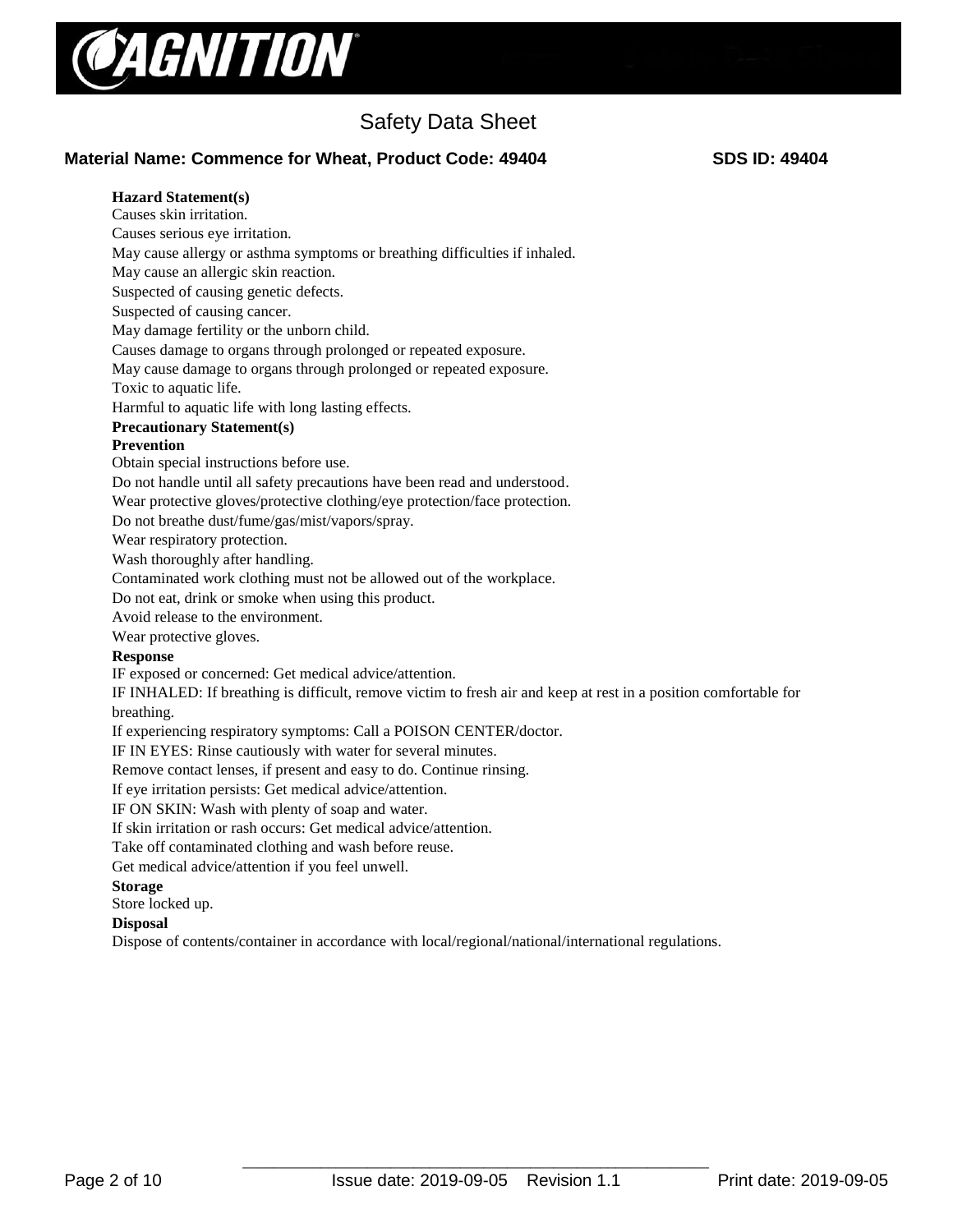

## **Material Name: Commence for Wheat, Product Code: 49404 SDS ID: 49404**

## **Section 3 - COMPOSITION / INFORMATION ON INGREDIENTS**

| <b>CAS</b>       | <b>Component Name</b>                       | <b>Percent</b> |
|------------------|---------------------------------------------|----------------|
| 7732-18-5        | Water                                       | 65-95          |
| 1185-57-5        | Ferric ammonium citrate                     | $5-20$         |
| $10026 - 24 - 1$ | $Cobalt(II)$ sulfate $(1:1)$ , heptahydrate | $5-20$         |

## **Section 4 - FIRST AID MEASURES**

#### **Description of Necessary Measures**

IF exposed or concerned: Get medical advice/attention.

#### **Inhalation**

IF INHALED: If breathing is difficult, remove victim to fresh air and keep at rest in a position comfortable for breathing.

If experiencing respiratory symptoms: Call a POISON CENTER/doctor.

## **Skin**

IF ON SKIN: Wash with plenty of soap and water.

If skin irritation or rash occurs: Get medical advice/attention.

Take off contaminated clothing and wash before reuse.

Get medical advice/attention if you feel unwell.

## **Eyes**

IF IN EYES: Rinse cautiously with water for several minutes.

Remove contact lenses, if present and easy to do. Continue rinsing.

If eye irritation persists: Get medical advice/attention.

## **Ingestion**

Rinse mouth thoroughly with water.

## **Most Important Symptoms/Effects**

#### **Acute**

Causes skin irritation.

Causes serious eye irritation.

May cause allergy or asthma symptoms or breathing difficulties if inhaled.

May cause an allergic skin reaction.

## **Delayed**

Suspected of causing genetic defects.

Suspected of causing cancer.

May damage fertility or the unborn child.

Causes damage to organs through prolonged or repeated exposure.

May cause damage to organs through prolonged or repeated exposure.

## **Note to Physicians**

Treat symptomatically.

## **Section 5 - FIRE FIGHTING MEASURES**

# **Extinguishing Media**

## **Suitable Extinguishing Media**

Water spray or fog, regular dry chemical, fire-fighting foam, carbon dioxide.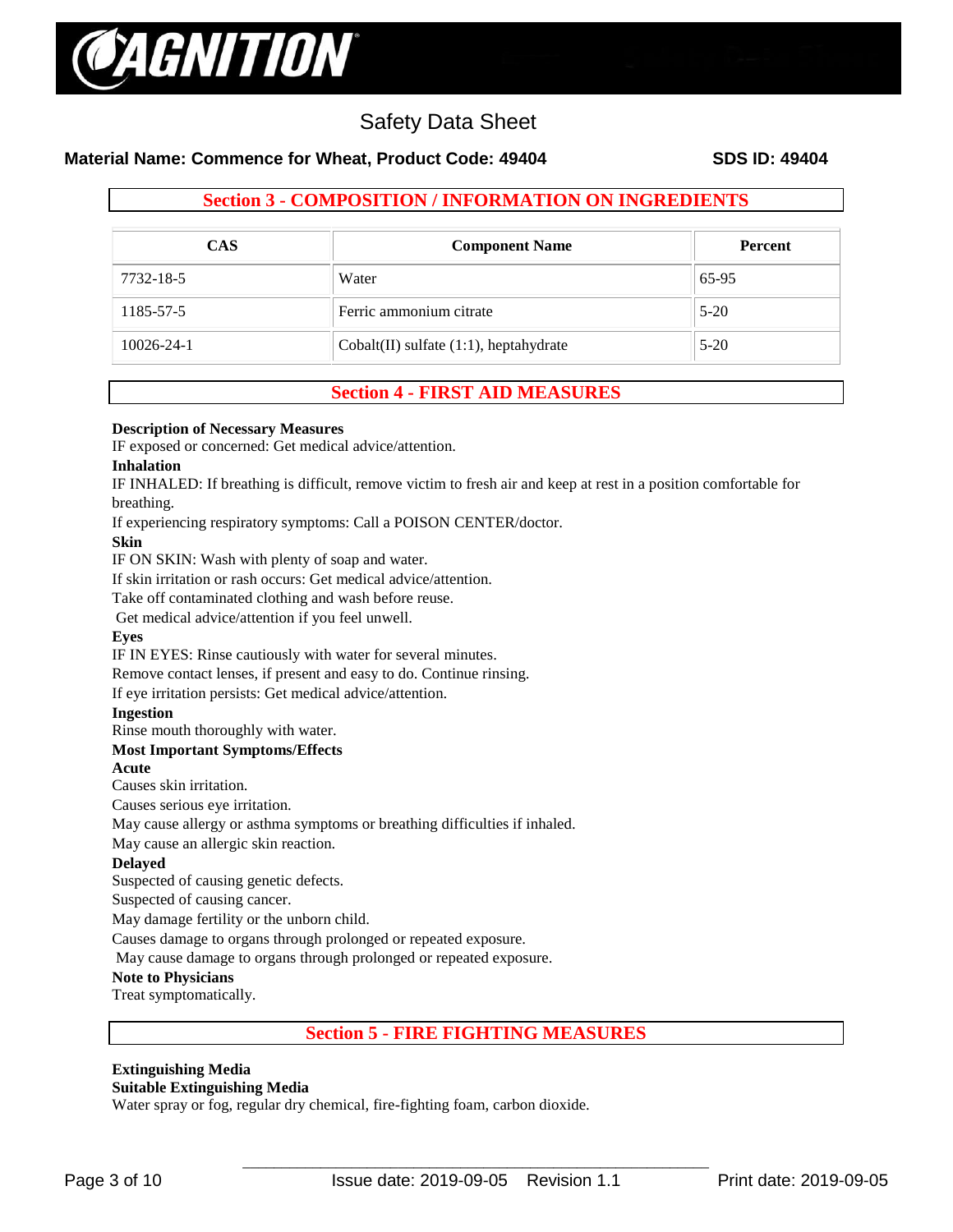

**Material Name: Commence for Wheat, Product Code: 49404 SDS ID: 49404**

**Unsuitable Extinguishing Media** None Known. **Fire Fighting Measures** Co-ordinate fire-fighting measures to the fire surroundings. **Special Protective Equipment and Precautions for Firefighters**  Wear a self-contained breathing apparatus and chemical protective clothing.

**Section 6 - ACCIDENTAL RELEASE MEASURES**

**Personal Precautions, Protective Equipment and Emergency Procedures**  Use Personal Protective equipment as required.

## **Methods and Materials for Containment and Cleaning Up**

Dispose in accordance with all applicable regulations.

**Environmental Precautions**

Hazardous to the aquatic environment (Acute) - Category 2.

Hazardous to the aquatic environment (Chronic) - Category 3.

Toxic to aquatic life.

Harmful to aquatic life with long lasting effects.

Avoid release to the environment.

**Section 7 - HANDLING AND STORAGE**

## **Precautions for Safe Handling**

Obtain special instructions before use. Do not handle until all safety precautions have been read and understood. Wear protective gloves/protective clothing/eye protection/face protection. Do not breathe dust/fume/gas/mist/vapors/spray. Wear respiratory protection. Wash thoroughly after handling. Contaminated work clothing must not be allowed out of the workplace. Do not eat, drink or smoke when using this product. Wear protective gloves. **Conditions for Safe Storage, Including any Incompatibilities**  Store locked up. Protect from freezing. Protect from sunlight. Store in a well-ventilated place. Keep container tightly closed.

## **Section 8 - EXPOSURE CONTROLS / PERSONAL PROTECTION**

## **Component Exposure Limits**

The following constituents are the only constituents of the product which have a PEL, TLV or other recommended exposure limit. At this time, the other constituents have no known exposure limits.

## **ACGIH - Threshold Limit Values - Biological Exposure Indices (BEI)**

There are no biological limit values for any of this product's components.

#### **Engineering Controls**

Sufficient to maintain atmospheric concentrations below applicable regulatory limits.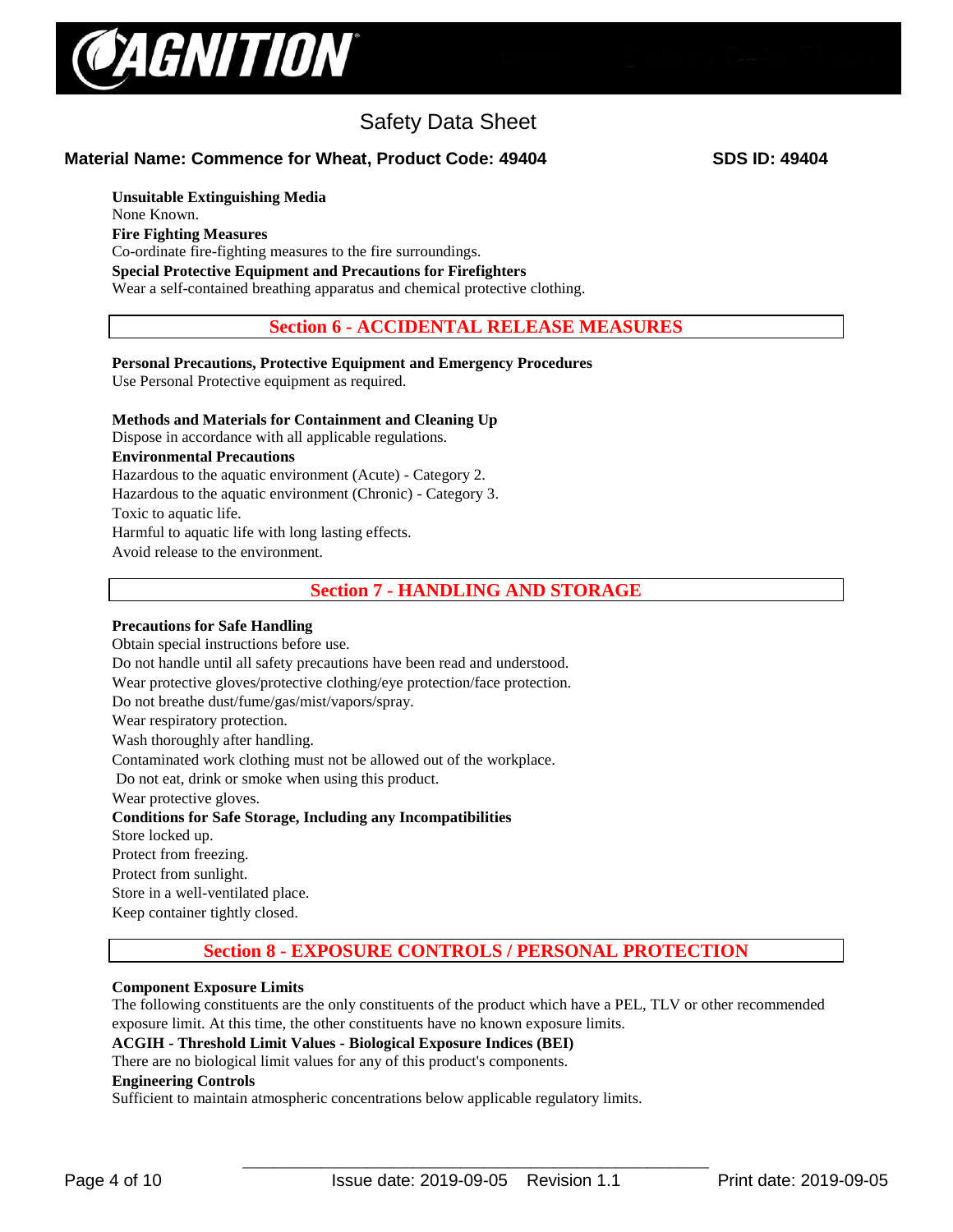

## **Material Name: Commence for Wheat, Product Code: 49404 SDS ID: 49404**

## **Individual Protection Measures, such as Personal Protective Equipment**

**Eye/face protection**  Wear eye/face protection. **Skin Protection**  Wear suitable protective clothing. **Respiratory Protection** Wear suitable respiratory protection. **Glove Recommendations** Wear suitable gloves.

## **Section 9 - PHYSICAL AND CHEMICAL PROPERTIES**

| <b>Appearance</b>               | Dark red liquid | <b>Physical State</b>                         | Liquid                        |
|---------------------------------|-----------------|-----------------------------------------------|-------------------------------|
| Odor                            | Fruity.         | Color                                         | Dark red.                     |
| <b>Odor Threshold</b>           | Not available   | pH                                            | 4.68                          |
| <b>Melting Point</b>            | Not available   | <b>Boiling Point</b>                          | Not available                 |
| <b>Boiling Point Range</b>      | Not available   | <b>Freezing point</b>                         | 0 °C                          |
| <b>Evaporation Rate</b>         | Not available   | <b>Flammability (solid, gas)</b>              | Not available                 |
| <b>Autoignition Temperature</b> | Not available   | <b>Flash Point</b>                            | Not available                 |
| <b>Lower Explosive Limit</b>    | Not available   | <b>Decomposition temperature</b>              | Not available                 |
| <b>Upper Explosive Limit</b>    | Not available   | <b>Vapor Pressure</b>                         | Not available                 |
| Vapor Density (air=1)           | Not available   | <b>Specific Gravity (water=1)</b>             | 1.13                          |
| <b>Water Solubility</b>         | Not available   | <b>Partition coefficient: n-octanol/water</b> | Not available                 |
| <b>Viscosity</b>                | $<$ 5 cps       | <b>Kinematic viscosity</b>                    | Not available                 |
| <b>Solubility (Other)</b>       | Not available   | <b>Density</b>                                | 1.13 g/cm3 at 25 $^{\circ}$ C |
| <b>Molecular Weight</b>         | Not available   |                                               |                               |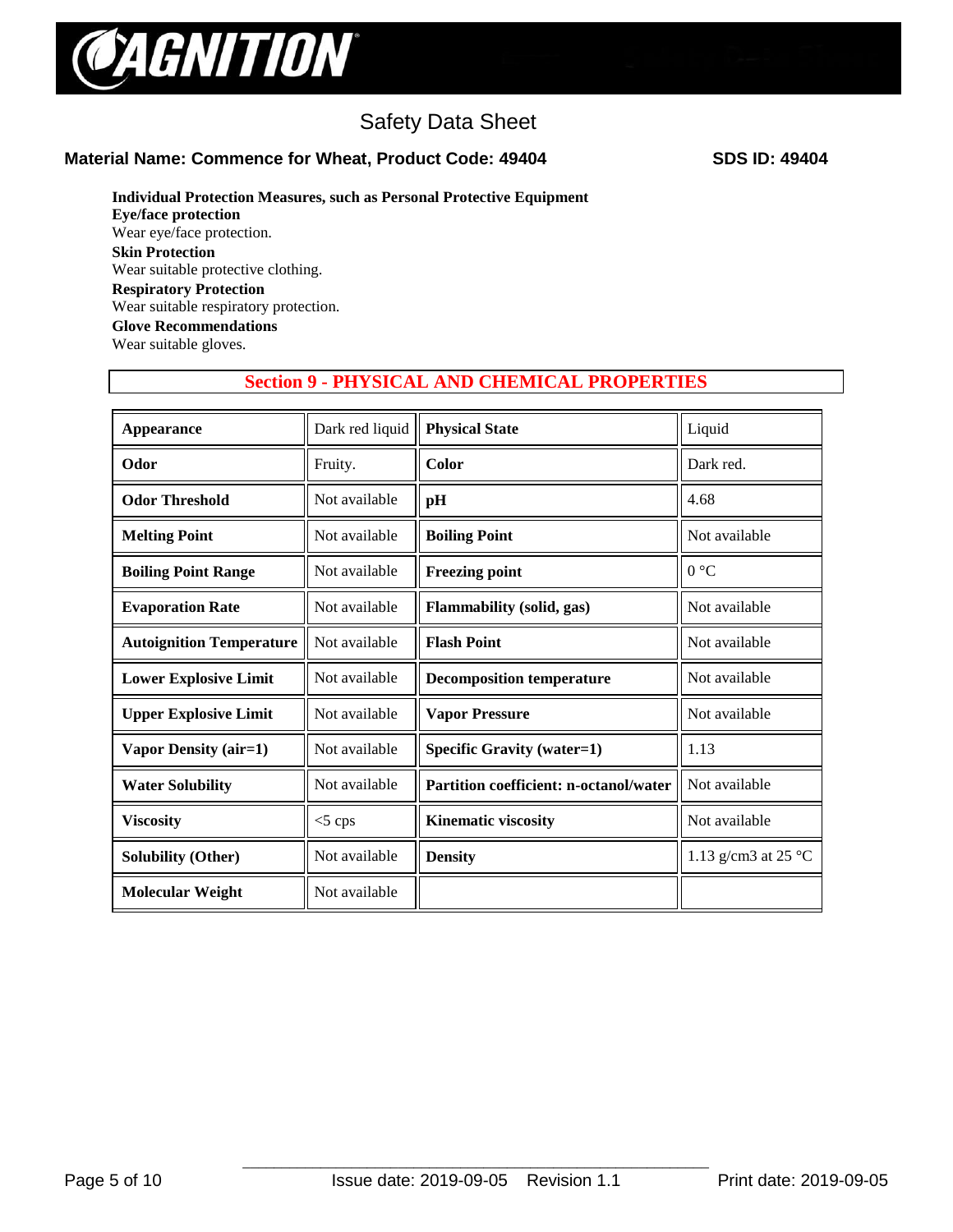

## **Material Name: Commence for Wheat, Product Code: 49404 SDS ID: 49404**

**Section 10 - STABILITY AND REACTIVITY**

### **Reactivity**

No known hazardous reactions. **Chemical Stability** The product is chemically stable under recommended conditions of storage, use and temperature. **Conditions to Avoid** Avoid contact with incompatible materials. **Incompatible Materials** Strong acid. **Hazardous decomposition products**  No known hazardous decomposition products.

**Section 11 - TOXICOLOGICAL INFORMATION**

## **Acute and Chronic Toxicity**

**Component Analysis - LD50/LC50** 

The components of this material have been reviewed in various sources and the following selected endpoints are published:

## **Water (7732-18-5)**

Oral LD50 Rat >90 mL/kg

**Cobalt(II) sulfate (1:1), heptahydrate (10026-24-1)**

Oral LD50 Rat 582 mg/kg

#### **FD and C Red No. 40 (25956-17-6)**

Oral LD50 Rat >10 g/kg (no deaths occurred )

Dermal LD50 Rabbit 10000 mg/kg

## **Zinc sulfate, monohydrate (7446-19-7)**

Oral LD50 Mouse 1891 mg/kg

#### **Product Toxicity Data Acute Toxicity Estimate**

| Dermal                                   | $>$ 2000 mg/kg |
|------------------------------------------|----------------|
| Inhalation - Vapor $\parallel$ > 20 mg/L |                |
| Oral                                     | $>$ 2000 mg/kg |

## **Immediate Effects**

No information on significant adverse effects.

## **Delayed Effects**

No information on significant adverse effects.

**Irritation/Corrosivity Data** 

No data available.

#### **Respiratory Sensitization**  No data available.

**Dermal Sensitization**  No data available.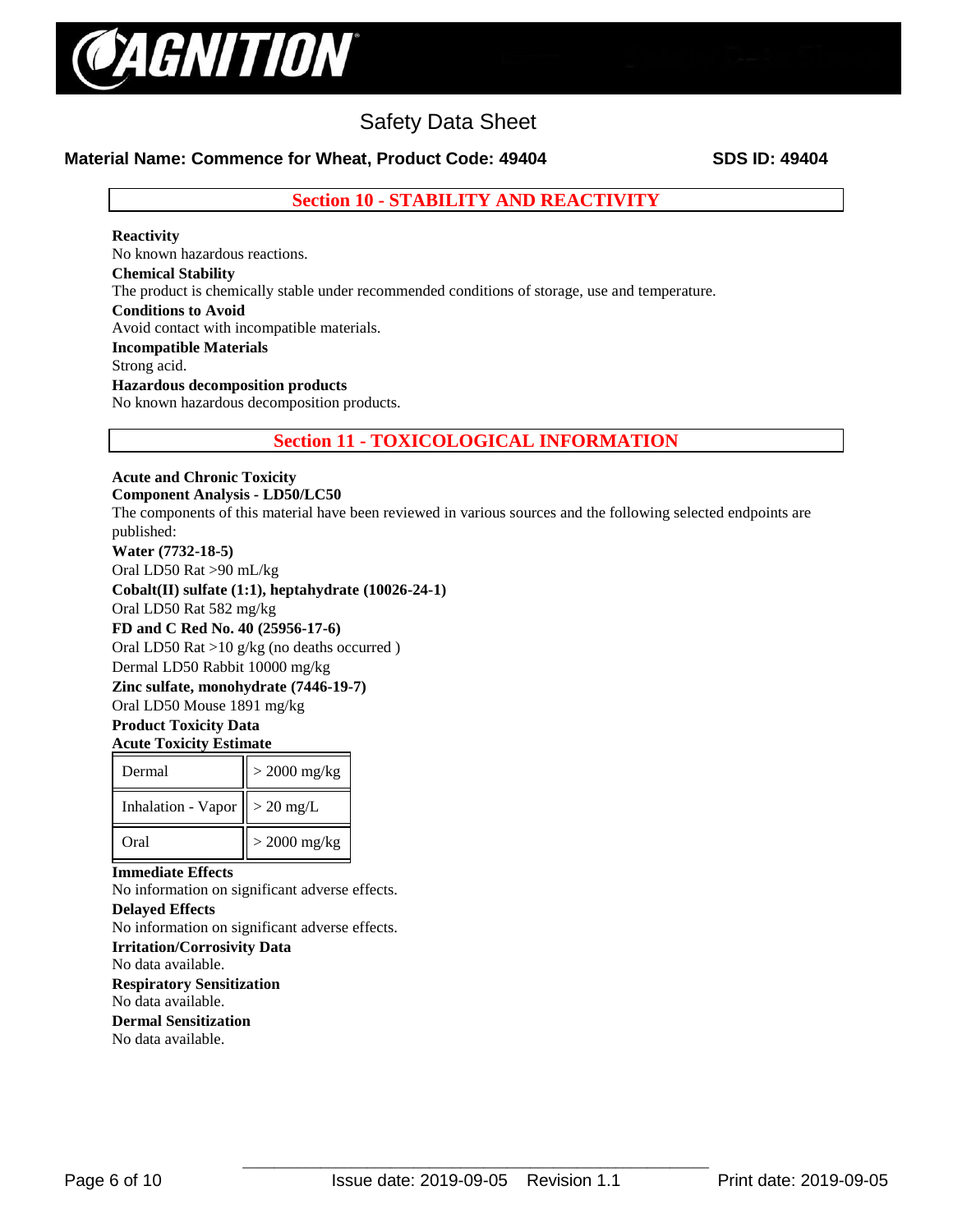

## **Material Name: Commence for Wheat, Product Code: 49404 SDS ID: 49404**

| <b>Component Carcinogenicity</b> |  |
|----------------------------------|--|
|----------------------------------|--|

| $\text{Cobalt}(\text{II})$ sulfate $(1:1)$ ,<br>heptahydrate                                                                                                                                                                                                                                                                                                                                                             | 10026-24-1                                                                                                                                         |
|--------------------------------------------------------------------------------------------------------------------------------------------------------------------------------------------------------------------------------------------------------------------------------------------------------------------------------------------------------------------------------------------------------------------------|----------------------------------------------------------------------------------------------------------------------------------------------------|
| IARC:                                                                                                                                                                                                                                                                                                                                                                                                                    | Monograph 86 [2006] (Monograph titled Metallic cobalt particles (with or without<br>tungsten carbide) (Group 2B (possibly carcinogenic to humans)) |
| DFG:                                                                                                                                                                                                                                                                                                                                                                                                                     | Category 2 (considered to be carcinogenic for man)                                                                                                 |
| OSHA:                                                                                                                                                                                                                                                                                                                                                                                                                    | Present                                                                                                                                            |
| No data available.<br><b>Tumorigenic Data</b><br>No data available<br><b>Reproductive Toxicity</b><br>No data available.<br><b>Specific Target Organ Toxicity - Single Exposure</b><br>No data available.<br><b>Specific Target Organ Toxicity - Repeated Exposure</b><br>No data available.<br><b>Aspiration hazard</b><br>No data available.<br><b>Medical Conditions Aggravated by Exposure</b><br>No data available. |                                                                                                                                                    |

## **Section 12 - ECOLOGICAL INFORMATION**

## **Component Analysis - Aquatic Toxicity**

No LOLI ecotoxicity data are available for this product's components.

## **Section 13 - DISPOSAL CONSIDERATIONS**

#### **Disposal Methods**

Dispose of contents/container in accordance with local/regional/national/international regulations.

## Avoid release to the environment.

## **Component Waste Numbers**

The U.S. EPA has not published waste numbers for this product's components.

## **Section 14 - TRANSPORT INFORMATION**

## **US DOT Information:**

No Classification assigned.

#### **International Bulk Chemical Code**

This material does not contain any chemicals required by the IBC Code to be identified as dangerous chemicals in bulk.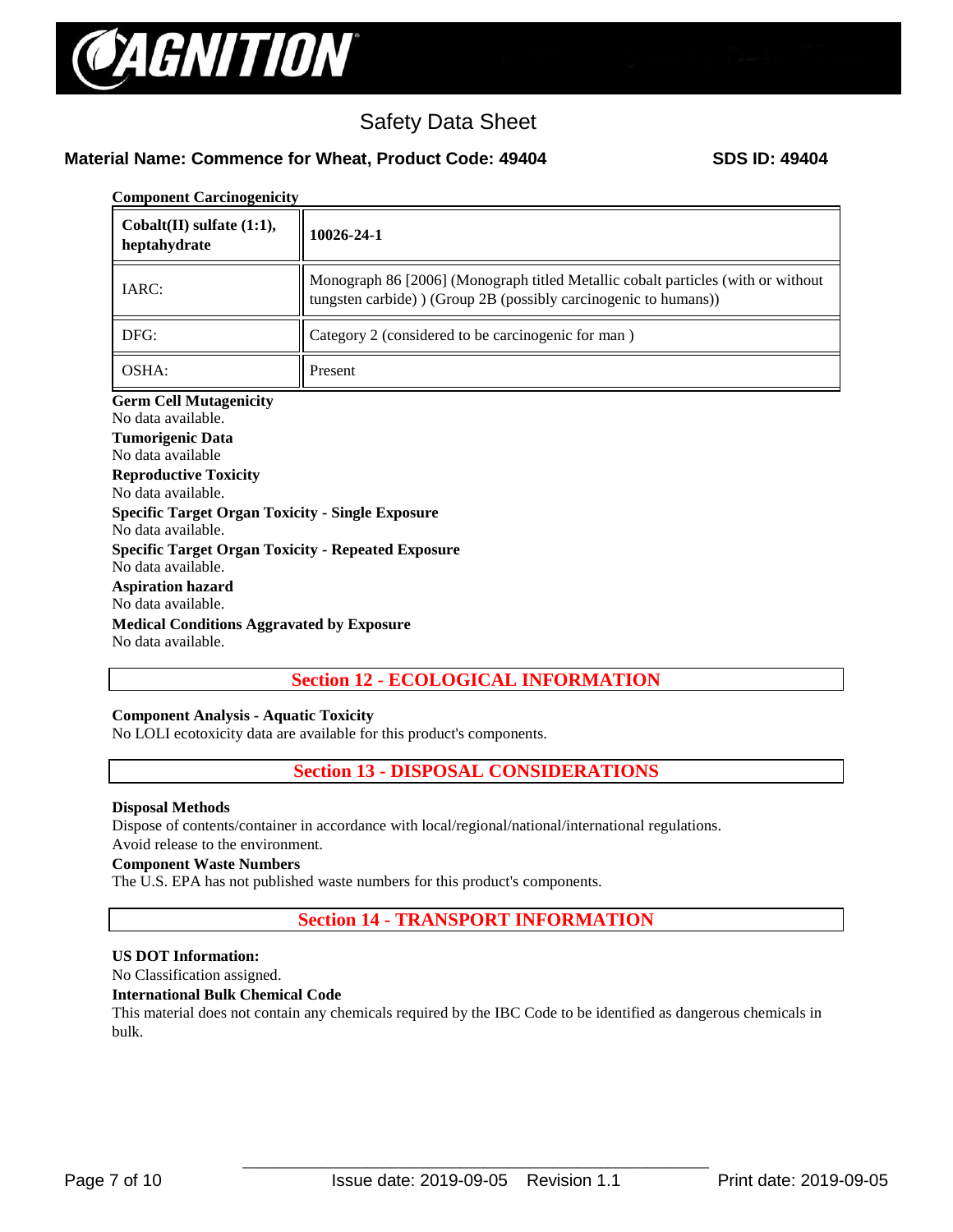

## **Material Name: Commence for Wheat, Product Code: 49404 SDS ID: 49404**

## **Section 15 - REGULATORY INFORMATION**

## **U.S. Federal Regulations**

This material contains one or more of the following chemicals required to be identified under SARA Section 302 (40 CFR 355 Appendix A), SARA Section 313 (40 CFR 372.65), CERCLA (40 CFR 302.4), TSCA 12(b), and/or require an OSHA process safety plan.

| Ferric ammonium citrate    1185-57-5 |                                        |
|--------------------------------------|----------------------------------------|
| CERCIA:                              | 1000 lb final $RQ$ ; 454 kg final $RQ$ |

## **SARA Section 311/312 (40 CFR 370 Subparts B and C) reporting categories**

Carcinogenicity; Reproductive Toxicity; Skin Corrosion/Irritation; Respiratory/Skin Sensitization; Serious Eye Damage/Eye Irritation; Specific Target Organ Toxicity; Germ Cell Mutagenicity

### **U.S. State Regulations**

The following components appear on one or more of the following state hazardous substances lists:

| Component                                                                     | <b>CAS</b> |  | $\ $ CA $\ $ MA $\ $ MN $\ $ NJ $\ $ PA |  |
|-------------------------------------------------------------------------------|------------|--|-----------------------------------------|--|
| <b>Ferric ammonium citrate</b>    1185-57-5    Yes    Yes    No    Yes    Yes |            |  |                                         |  |

### **California Safe Drinking Water and Toxic Enforcement Act (Proposition 65)**



This product can expose you to chemicals including  $Cobalt(\Pi)$  sulfate (1:1), heptahydrate, which is known to the State of California to cause cancer. For more information go to www.P65Warnings.ca.gov.

| Cobalt(II) sulfate (1:1), heptahydrate    10026-24-1 |                               |
|------------------------------------------------------|-------------------------------|
| Carc:                                                | $\alpha$ carcinogen, 6/2/2000 |

#### **Canada Regulations**

#### **Canadian WHMIS Ingredient Disclosure List (IDL)**

The components of this product are either not listed on the IDL or are present below the threshold limit listed on the IDL.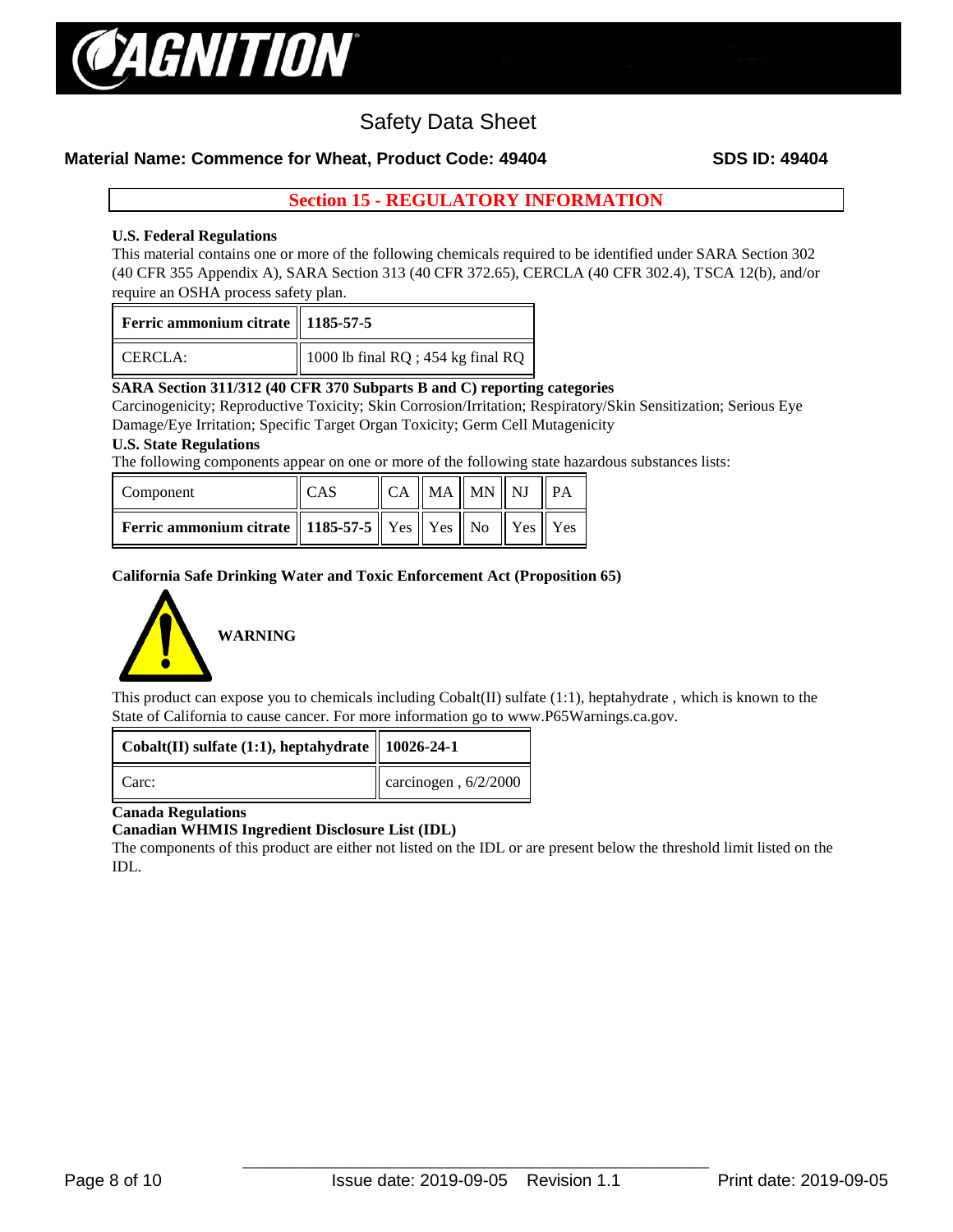

## **Material Name: Commence for Wheat, Product Code: 49404 SDS ID: 49404**

## **Component Analysis - Inventory**

### **Water (7732-18-5)**

|                                               |  |  |    | US $\parallel$ CA $\parallel$ AU $\parallel$ CN $\parallel$ EU $\parallel$ JP - ENCS $\parallel$ JP - ISHL $\parallel$ KR KECI - Annex 1 $\parallel$ KR KECI - Annex 2 |    |
|-----------------------------------------------|--|--|----|------------------------------------------------------------------------------------------------------------------------------------------------------------------------|----|
| $\gamma$ es    DSL    Yes    Yes    EIN    No |  |  | Nο | <b>Yes</b>                                                                                                                                                             | No |

| KR - REACH CCA $\parallel$ MX $\parallel$ NZ $\parallel$ PH $\parallel$ TH-TECI $\parallel$ TW $\parallel$ VN (Draft) |                                                                 |  |         |  |
|-----------------------------------------------------------------------------------------------------------------------|-----------------------------------------------------------------|--|---------|--|
| No.                                                                                                                   | $\parallel$ Yes $\parallel$ Yes $\parallel$ Yes $\parallel$ Yes |  | Yes Yes |  |

## **Ferric ammonium citrate (1185-57-5)**

|                                                                                                |  |  |       |     | US $\parallel$ CA $\parallel$ AU $\parallel$ CN $\parallel$ EU $\parallel$ JP - ENCS $\parallel$ JP - ISHL $\parallel$ KR KECI - Annex 1 $\parallel$ KR KECI - Annex 2 $\parallel$ |
|------------------------------------------------------------------------------------------------|--|--|-------|-----|------------------------------------------------------------------------------------------------------------------------------------------------------------------------------------|
| $\parallel$ Yes $\parallel$ DSL $\parallel$ Yes $\parallel$ Yes $\parallel$ EIN $\parallel$ No |  |  | $N_0$ | Yes | No                                                                                                                                                                                 |

| KR - REACH CCA $\ $ MX $\ $ NZ $\ $ PH $\ $ TH-TECI $\ $ TW $\ $ VN (Draft) |                                     |  |         |  |
|-----------------------------------------------------------------------------|-------------------------------------|--|---------|--|
| N <sub>0</sub>                                                              | $\ $ Yes $\ $ Yes $\ $ Yes $\ $ Yes |  | Yes Yes |  |

## **Cobalt(II) sulfate (1:1), heptahydrate (10026-24-1)**

|  |                                                                |  |     |                | $\parallel$ US $\parallel$ CA $\parallel$ AU $\parallel$ CN $\parallel$ EU $\parallel$ JP - ENCS $\parallel$ JP - ISHL $\parallel$ KR KECI - Annex 1 $\parallel$ KR KECI - Annex 2 $\parallel$ |
|--|----------------------------------------------------------------|--|-----|----------------|------------------------------------------------------------------------------------------------------------------------------------------------------------------------------------------------|
|  | $\mid$ No $\mid$ No $\mid$ Yes $\mid$ Yes $\mid$ No $\mid$ Yes |  | Yes | N <sub>0</sub> | N <sub>0</sub>                                                                                                                                                                                 |

| KR - REACH CCA $\parallel$ MX $\parallel$ NZ $\parallel$ PH $\parallel$ TH-TECI $\parallel$ TW $\parallel$ VN (Draft) |  |  |         |  |
|-----------------------------------------------------------------------------------------------------------------------|--|--|---------|--|
| $\rm No$                                                                                                              |  |  | Yes Yes |  |